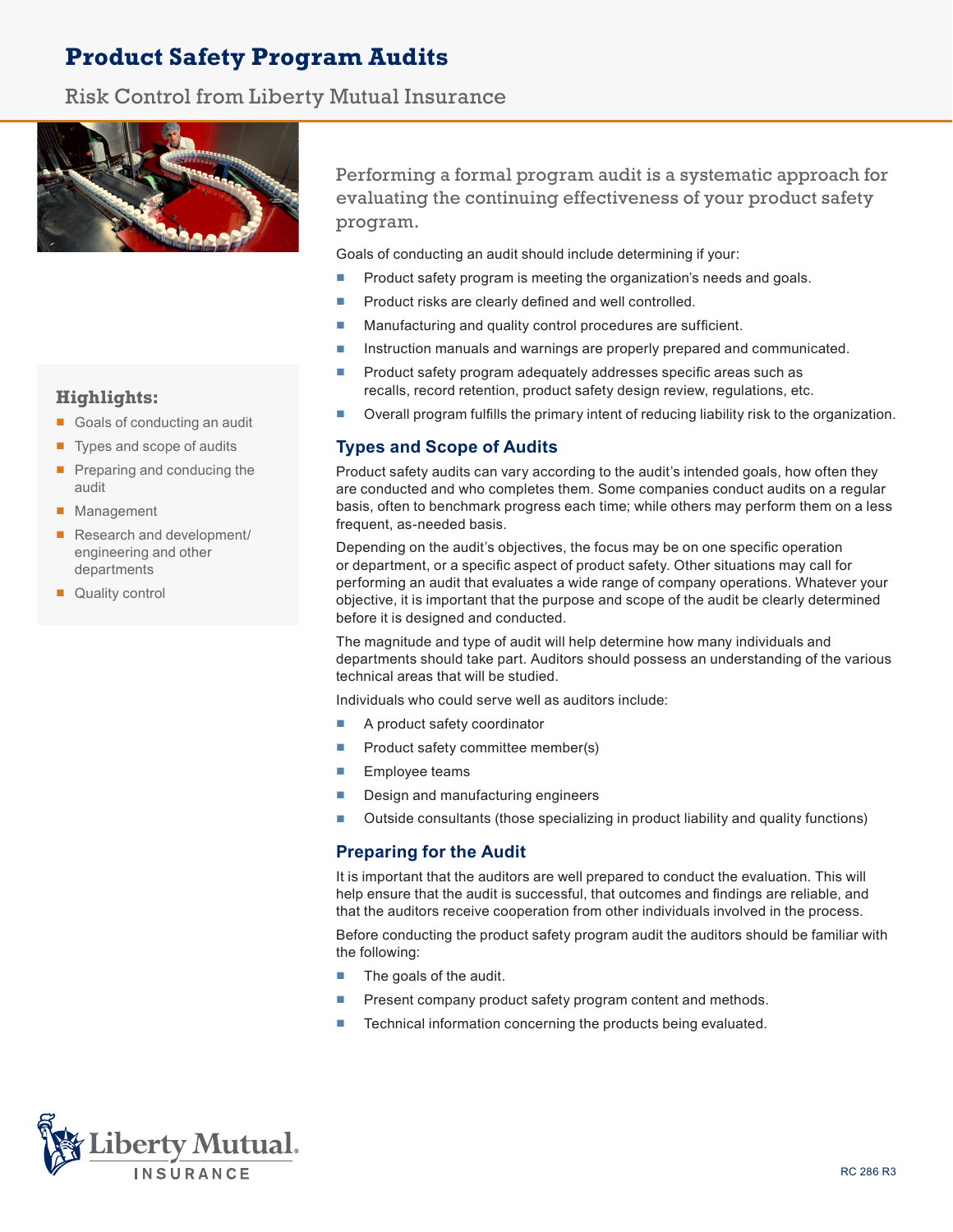- Actual and potential sources of accidents and injuries from use of your products.
- Applicable federal, state and local regulations, as well as association practices.
- Applicable consumer and consensus standards, national and international.

Using an audit guide or template can help ensure consistency and help reduce the possibility of oversights by ensuring the evaluation of critical items. Each portion should be designed and tailored to properly assess the specific operation or department. Complete the audit with observations and impressions gained through personal interviews, reviewing records, literature, manuals, policies, procedures, etc.

# **Conducting the Audit**

Auditors should meet with the operation/department managers to review, discuss and clarify responses, along with ideas concerning potential corrective actions. A formal report should then be prepared and reviewed, in draft form, with your legal department. The report should include an executive summary, objective findings and recommendations; and elaborate on current strengths versus opportunities for improvement. Items should be prioritized, indicating those that are most critical and any that require additional study.

The following lists identify those items to evaluate during the audit.

#### Management

- Corporate product safety guidelines.
- Scope and range of product safety coordinator function and defined duties.
- Evidence of management and employees training concerning their product safety responsibilities.
- Meeting minutes and bylaws of your product safety committee.
- Methods and protocol for your record retention policy.
- Recall, withdrawal and product retrofit processes; including evidence of past critiques and plan testing.
- Process flow charts demonstrating effective lines of product safety communication between departments.
- Reports of action taken responding and correcting previous product liability related accident and injuries — including investigations and reports of all types.

#### Research and Development/Engineering

- Product safety design reviews.
- Applicable safety codes, regulations and industry standards.
- New and revised regulations as products evolve and improve will need to stay current with updated standards.
- Documents verifying assessments that demonstrate how products are designed to meet ergonomic and human factor principles. This also includes analysis of Intended product uses and likely misuses that are identified and evaluated.
- Adequate, reliable safeguarding including logic used to design into product.
- Quality control records are used to identify and correct product safety problems related to manufacturing defects.
- Safety warning labels and instructions meet applicable codes and standards.
- Instruction, operation and maintenance manuals address how to safely use, maintain and dispose of the product.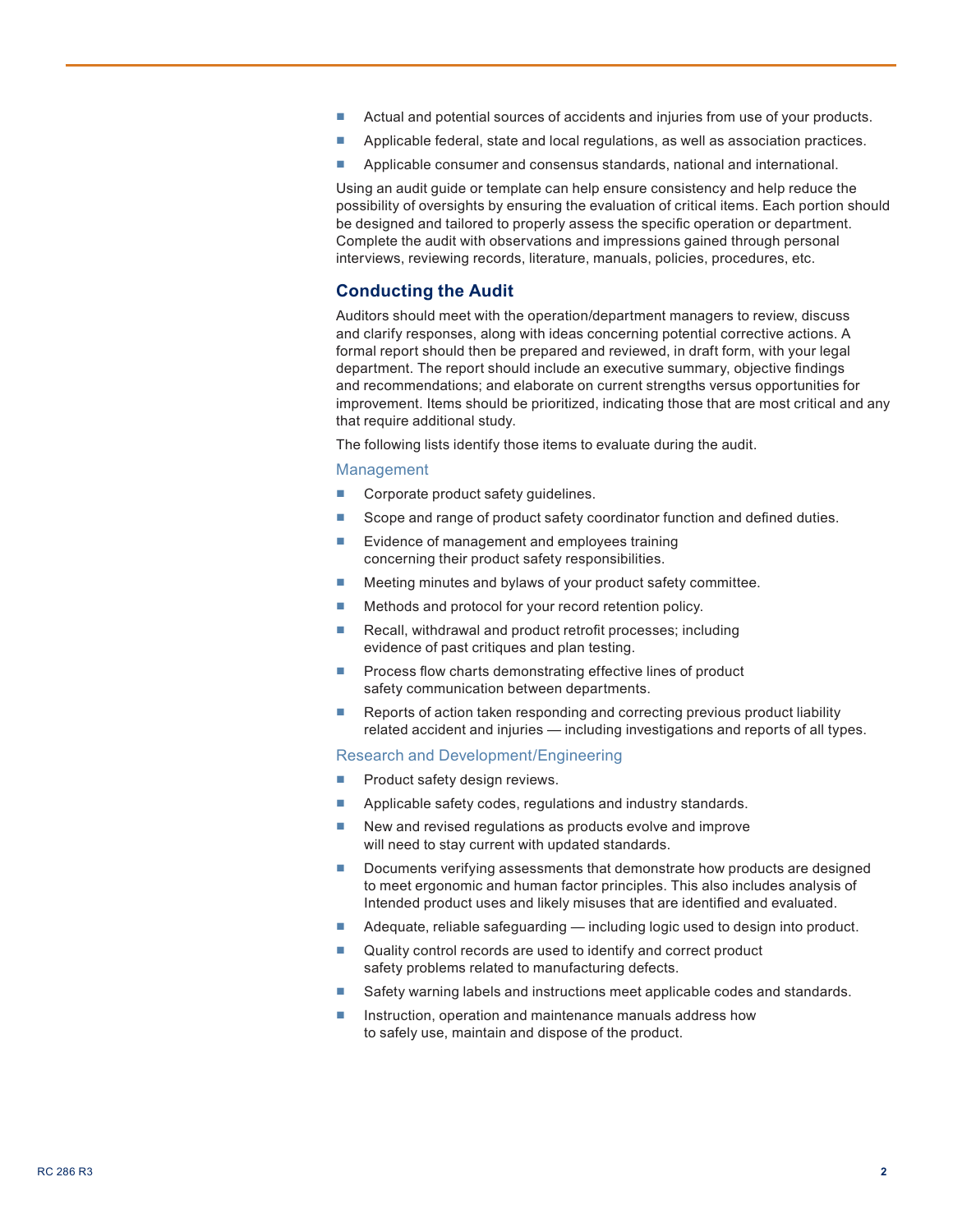## **Manufacturing**

- Production methods demonstrate GMPs used within the industry evidence of evolving improvements for efficiency, safety and reliability. Packaging, storage and transporting of goods and finished products have specific written processes, time and safety tested.
- Training records demonstrate consistent employee competency in correct SOPs.
- Quality control records audited to reflect areas needing improvement.
- Product identifications mark company name, location and manufacturing date (and Julian dates where applicable).
- Records maintained of component supplier materials, service providers, installers and design consultants both foreign and domestic are traceable to those providers.

## Marketing Department

- Advertising and sales literature (hard copy and e-commerce information) accurately depicts product use and limitations.
- Publications are technically correct and have been reviewed by legal counsel and subject matter experts equipped and skilled to approve.
- Photographs and diagrams illustrate the safe use of the product no puffery noted.
- Sales professionals demonstrate competency with training records highlighting product use and product liability communications.
- Records retained (hard copy or e-commerce registrations) kept on first purchasers.

#### **Purchasing**

- Records demonstrate legal review of purchase orders, hold-harmless agreements, supplier and/or service provider contracts.
- Quality control records show where engineering specifications are met or are deficient, including course of action, timelines and responsible parties.
- Written procedure that shows how suppliers and providers are selected and audited.
- Procedure specifies how supplier parts and materials are to be packaged and shipped, and that supporting documents are due upon receipt to accept shipments.

#### Quality Control

- Documented quality control program and metrics are in effect.
- Testing criteria for critical raw, in-process and finished materials.
- Defect verification and isolation methods: how are manufacturing flaws checked at each production and testing stage?
- Written SOP for correcting deficiencies.
- Records of test equipment maintenance, calibration and certification.
- Procedures dictate how products are packed and stored.
- Process in place to isolate items received or those needing rework to avoid re-introduction to production floor process to destroy or return discrepant materials.
- Returns, complaints and warranty information are reviewed for recurring product safety problems.
- Production team or product safety team minutes isolate corrective actions taken in response to complaints, defects and returns.